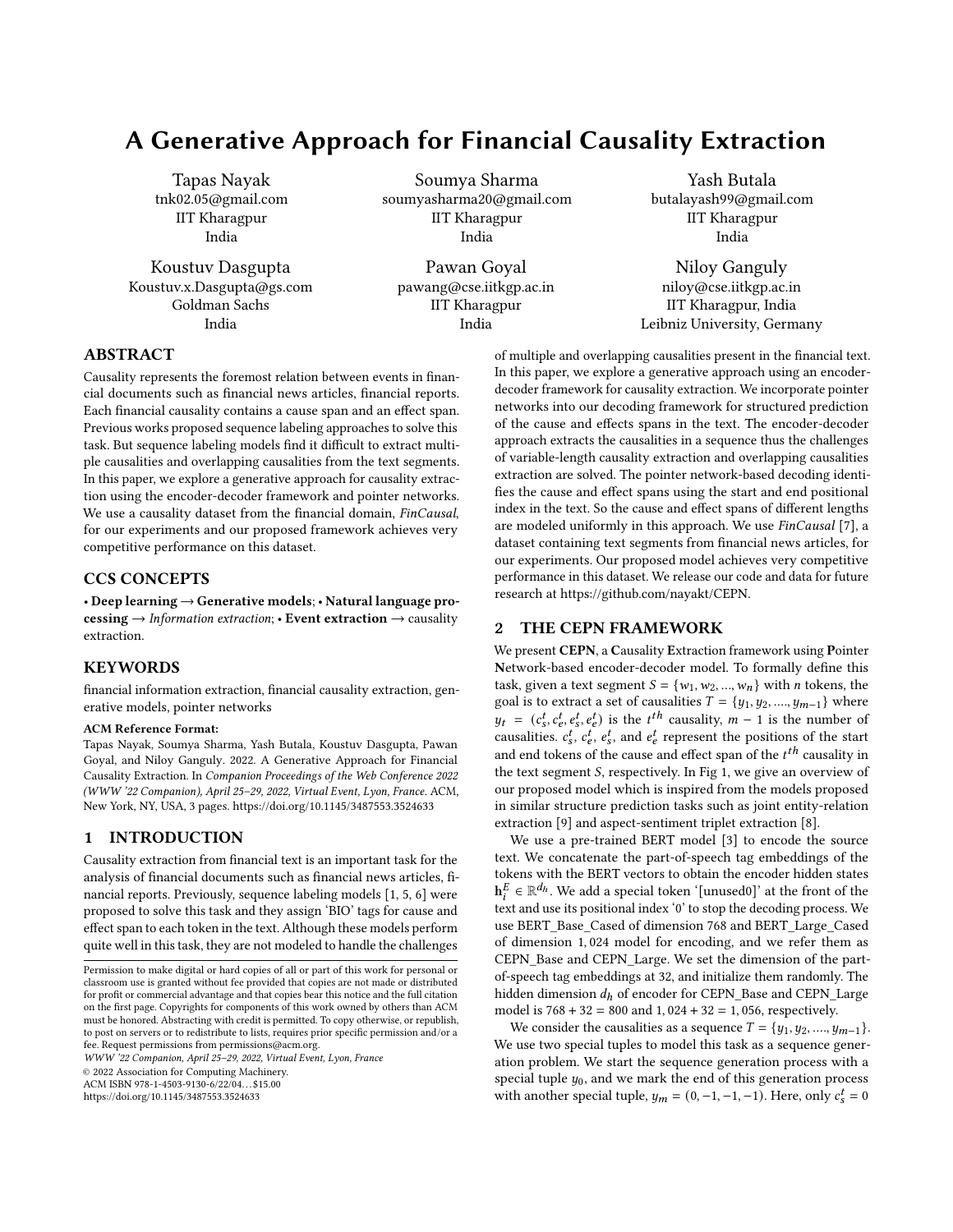<span id="page-1-0"></span>

Figure 1: The architecture of CEPN framework.

(corresponds to [unused0] token) is enough to mark the end of the sequence generation process, and we ignore the other indexes of value −1. In the decoder, we use an LSTM cell for generating the causality sequence. We set the hidden dimension of this LSTM cell at  $d_h$  that is the same as the hidden dimension of the encoder vectors. We pass the encoder context representation,  $\mathbf{e}_t \in \mathbb{R}^{d_h}$ , and the average of the vectors of already generated causalities,  $y_{avg}$  to this LSTM cell to generate the next hidden state,  $\mathbf{h}_t^D \in \mathbb{R}^{d_h}$  . We use two pointer networks for identifying the cause and effect span of the causalities. Each pointer network consists of a BiLSTM layer with hidden dimension  $d_p$  and two feed-forward layers (FFN) of dimension  $d_p \times 1$  with Softmax activation. We set  $d_p = d_h$  as the hidden dimension of the BiLSTM layer in the pointer networks. The output of this FFN/Softmax layer is a scalar score corresponding to each token in the source text. These scalar scores represent the probability distribution of the source tokens being the start or end token of the cause/effect span. We can extract either of the cause or effect spans first, then use the vector representation of that span to extract the other span of a causality. In one version, we extract cause span first, we refer to them using 'CF' such as CEPN\_Base\_CF. We experiment with another version where we extract the effect span first, and we refer to them using 'EF' such as CEPN\_Base\_EF.

### 3 EXPERIMENTS

We use the  $\emph{FinCausal 2020}^1$  $\emph{FinCausal 2020}^1$  and  $\emph{FinCausal 2021}^2$  $\emph{FinCausal 2021}^2$  $\emph{FinCausal 2021}^2$  datasets for our experiments. The text segments in these two datasets contain a maximum of three sentences and the cause and effect span of causality can appear in different sentences in the segment. The number of average tokens in the text segments is ∼ 40 and in the cause and effect span is ∼ 17-18. As the gold-label causalities of the blind test split are not publicly available, we do a 5-fold cross-validation on the training datasets for experiments. We compare our model

<span id="page-1-1"></span>

<span id="page-1-2"></span><sup>2</sup>http://wp.lancs.ac.uk/cfie/fincausal2021/

against the previous SOTA models such as UPB [\[4\]](#page-2-8), DOMINO [\[2\]](#page-2-9), PAMNet [\[10\]](#page-2-10), GBe [\[1\]](#page-2-1), NTUNLPL [\[5\]](#page-2-2). We report token-level F1 score and exact-match F1 score for comparison.

We include the results on FinCausal 2020 and FinCausal 2021 datasets in Table [1.](#page-1-3) We see that our CF and EF versions of the model perform almost equally on both of these datasets. Compare to GBe\_Large model, our CEPN\_Large\_EF model achieves 1.4% higher token-level F1 score and 3.3% higher exact match-based F1 score on the FinCausal 2020 dataset. On the FinCausal 2021 dataset, compare to GBe\_Large model, our CEPN\_Large\_CF model achieves 0.9% higher token-level F1 score and 1.4% higher exact match-based F1 score in this dataset. We also perform a statistical significance test (two-tailed and paired) between CEPN\_Large\_CF model and GBe Large model on the FinCausal 2020 and 2021 datasets and find that our model is statistically significant with  $p < 0.001$  (achieves a 1.1% higher mean token-level F1 score on both datasets).

<span id="page-1-3"></span>

|                    | FinCausal 2020 |       | FinCausal 2021 |       |
|--------------------|----------------|-------|----------------|-------|
| Model              | Token F1       | EM F1 | Token F1       | EM F1 |
| UPB Base [4]       | 0.689          |       |                |       |
| DOMINO Base [2]    | 0.796          |       |                |       |
| PAMNet_Large* [10] | 0.767          | 0.485 | 0.776          | 0.533 |
| GBe Large* [1]     | 0.860          | 0.710 | 0.883          | 0.761 |
| NTUNLPL Base [5]   | 0.869          |       |                |       |
| CEPN Base CF       | 0.866          | 0.733 | 0.885          | 0.769 |
| CEPN Base EF       | 0.857          | 0.722 | 0.883          | 0.761 |
| CEPN Large CF      | 0.870          | 0.739 | 0.892          | 0.775 |
| CEPN Large EF      | 0.874          | 0.743 | 0.891          | 0.767 |

Table 1: Performance comparison of CEPN model on the Fin-Causal datasets against the previous SOTA models. \* marked baseline scores are reproduced by us. The remaining baseline scores are taken from their papers. 'Base' and 'Large' refer to the use of BERT\_Base and BERT\_Large models for source encoding. We report the average of the 5-folds in a cross-validation setting.

#### **CONCLUSION**

In this paper, we explore a generative approach for causality extraction in financial text using the encoder-decoder framework and pointer networks. Our model is designed to handle different challenges in this task such as extracting unknown variable-length causalities, identifying text with no causality, and extracting overlapping causalities from the text in an end-to-end architecture. Experimental results on the FinCausal datasets show the effectiveness of our proposed framework on financial causality extraction.

#### ACKNOWLEDGMENTS

This research was partially supported by Goldman Sachs under the research grant FTHS (FinTalk: Research towards creating a platform for highlight generation and summarization of financial documents while taking into account user feedback).